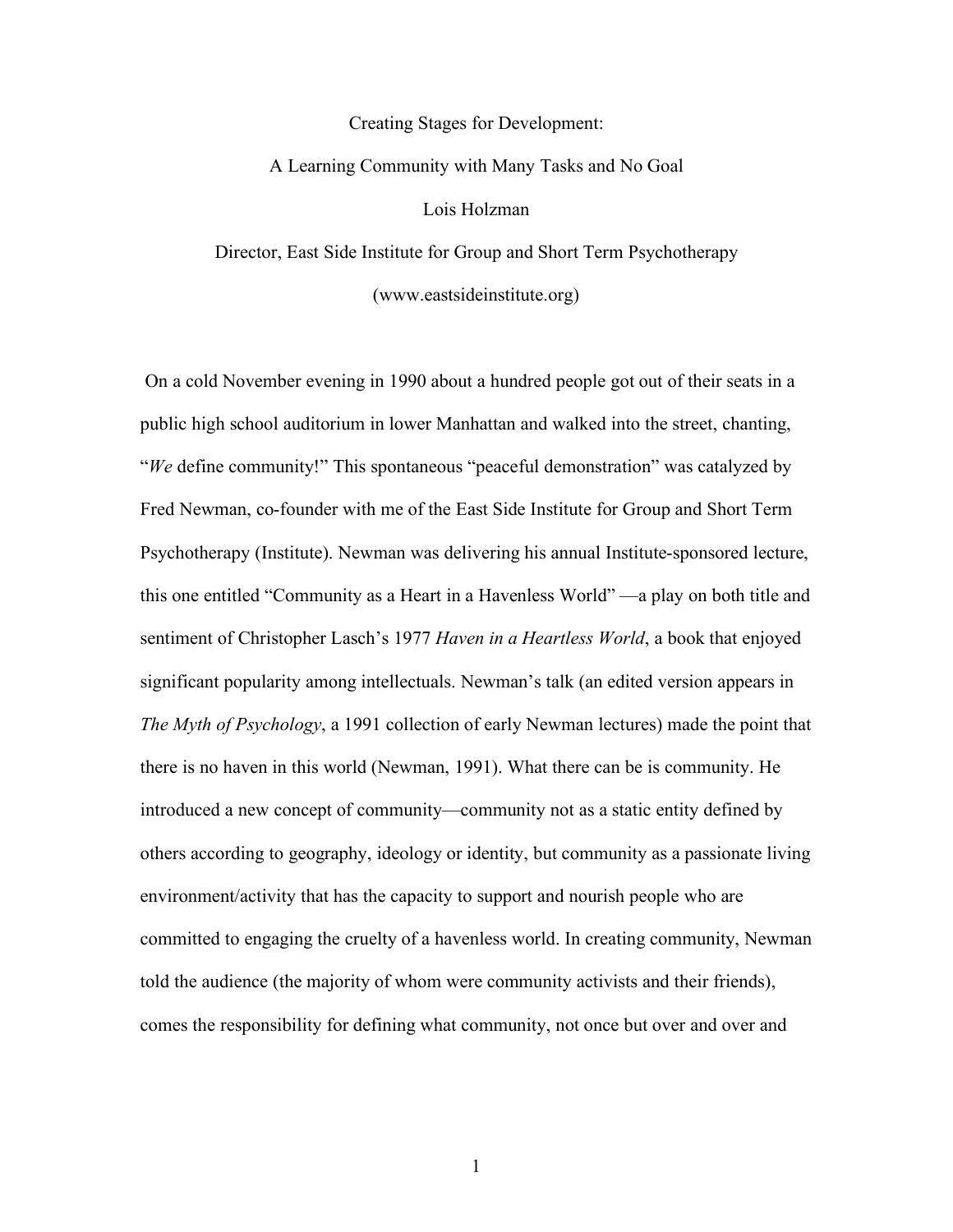over again. He asked people to get out of their seats and join him in the street, and then come back and ask him hard questions.

That evening remains with me as a particular moment of conscious articulation of the Institute community's practice/understanding of community as collectively selfdefining, non-goal directed, developmental activity. The Institute is ambitiously dedicated to creating and supporting learning communities in practice all over the world. An important part of this task, as the Institute sees it, is taking a serious look at what learning is, what communities are, and what constitutes practice. All of which I will try to bring to life in this chapter.

The work of the Institute (and my work as its director) cannot be understood separate from its institutional location—a community that has been and continues to be a unique social experiment. The beginnings of the experiment go back 35 years ago or so when Newman, who was a philosopher of science by training, left City College in New York City with a small, disheveled group of 60s radical students. Finding the environment of the academy stifling, they went out to try to build something, to create something. This group of about thirty people went into middle class communities, working class communities, and very poor communities and set up health clinics, therapy centers, free schools—and they had absolutely no plan. They said, "We want to do something to make the world a better place and we're going to go out and do something even though we don't have any idea of how to do it." They had one rule, if you will, even though they didn't call it a rule (perhaps conviction is a better word), which was: "We will only keep this—whatever this is—open if people come. We will not take any government or corporation or foundation funds. We don't want our hands tied. We don't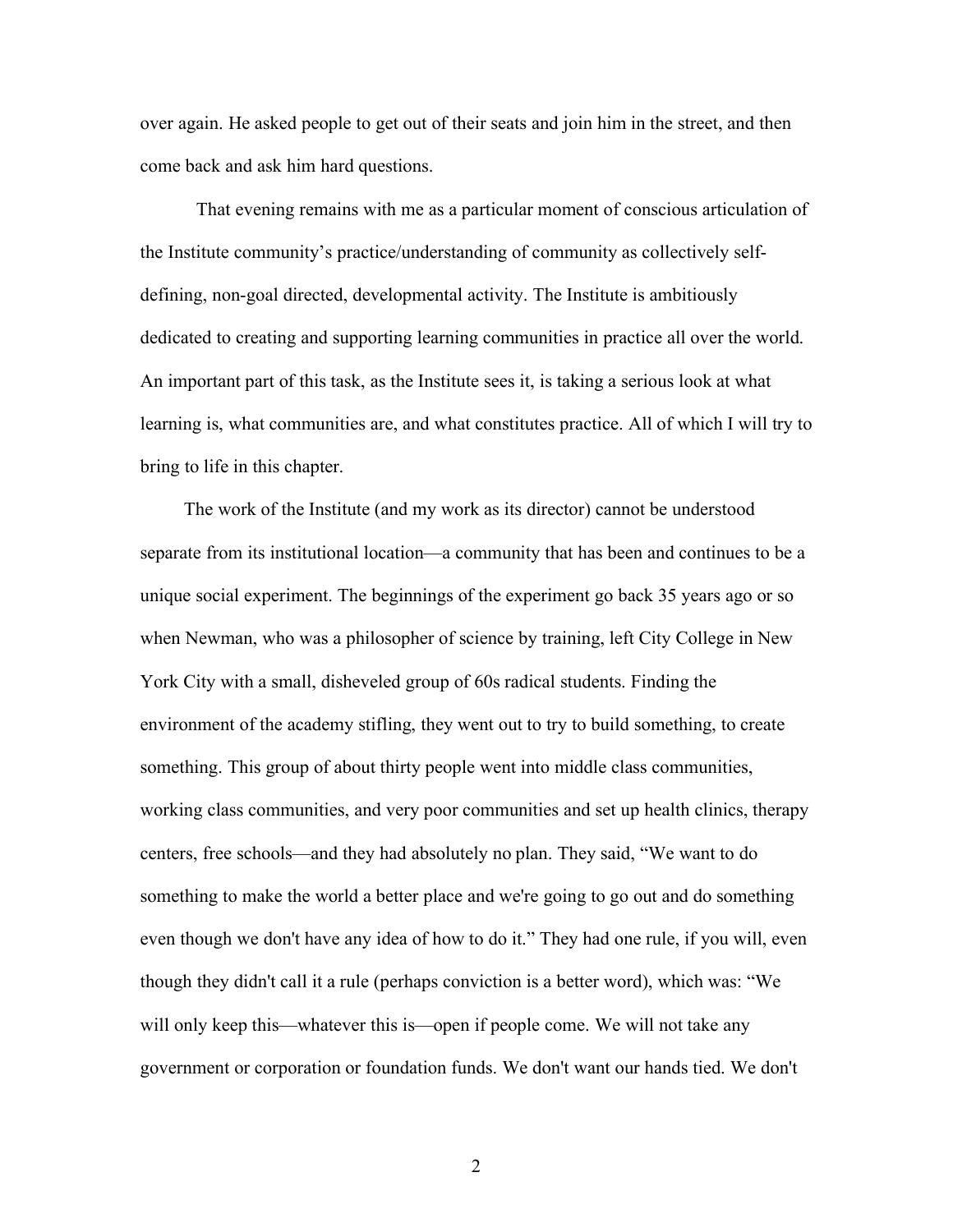want to be controlled by somebody's whim of what they are going to give money for this year or next year."

It's now 2008, over three decades later, and what has been built is a community that we call a "development community" because human development is the focus of the dozens of projects that have been created and sustained. The Institute is the community's research and training center. We have trained hundreds of people in social therapy, the approach to emotional development Newman created. Some of them work in our centers located in NY and other cities, and others work in hospitals, mental health clinics, schools and community centers. The Institute also trains educators, youth workers and health workers in methods for group and community building, offers a yearly series of seminars and workshops, and hosts national and international conferences that bring together people across disciplines. Newman and I write books and articles, and the research we do is in the partnership with people in projects rather than studying them from a far.

## Social Therapy

The Institute was founded originally to develop and promote social therapy, and this remains at the core of our now quite diverse work, even as social therapy has grown into a methodology for supporting human beings to help each other grow and develop in all kinds of settings and life situations. [1] Newman created social therapy as a component of his and his colleagues' community building effort. It was one of the many hundreds of experiments in alternative therapy and education that sprang up in the 60s era. Like other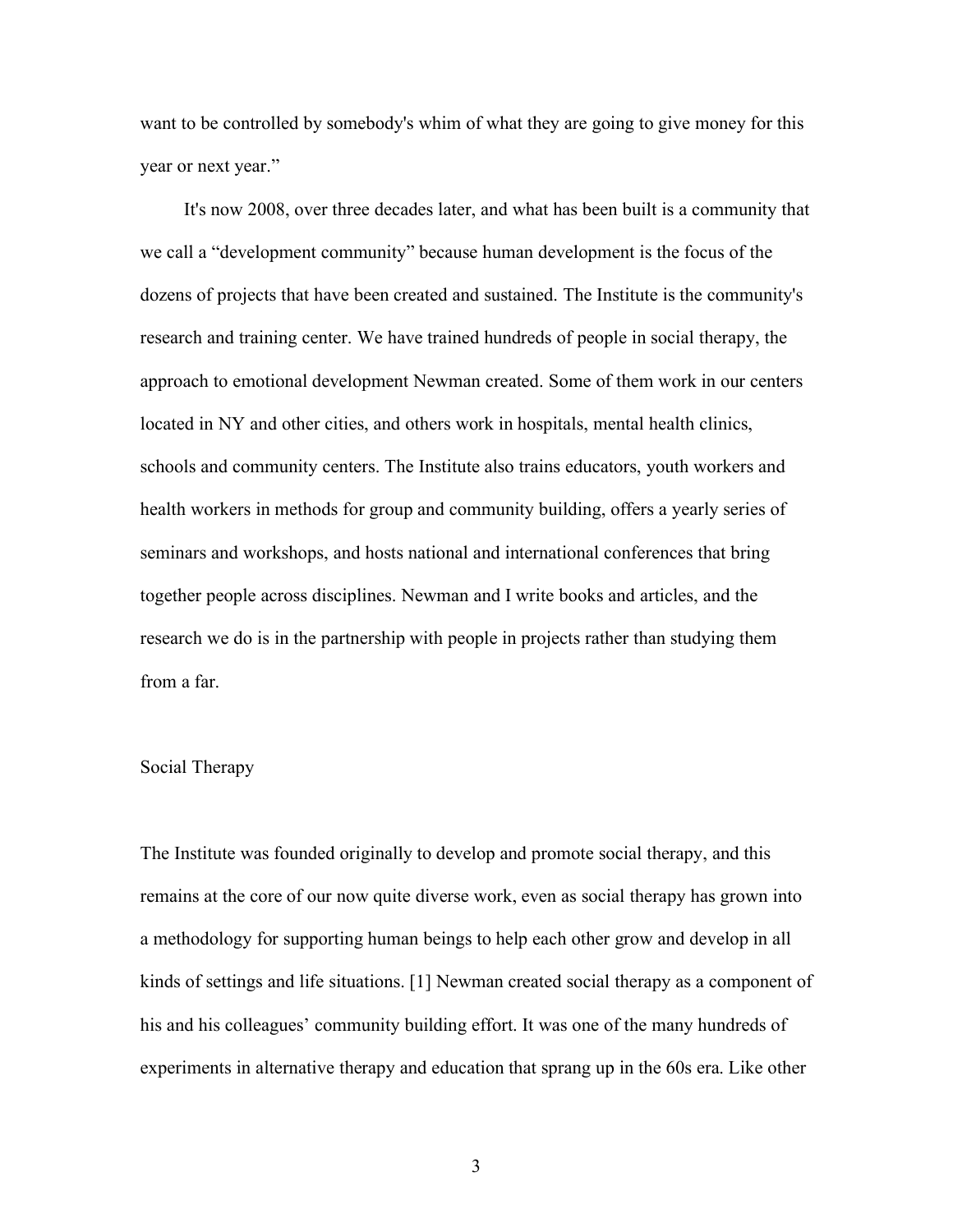radical therapies at the time, it was linked to progressive politics in attempting to help liberate people from oppression and the "isms." However, unlike most alternatives from that time, social therapy managed to sustain itself and continued to transform, mature and prosper through the following decades. I met Newman and social therapy in the mid-1970s and have been part of its growth ever since.

My training is in developmental psychology and I approach the study of social therapeutic practice from this perspective (Holzman and Mendez, 2003). What initially struck me about social therapy was that it was a way of helping people with whatever emotional pain they were experiencing without diagnosing their problem, analyzing their childhood or interpreting their current life. Instead, the therapist charges the clients (mostly in group settings) with the task of working together to create an environment in which they could get help, because in the activity of developing the group, all would emotionally develop. In other words, clients are not "worked on" by a therapist-expert, but create their own "cure" by creating something new together out of their emotional activity.

It was Newman's understanding of philosophy, language and dialectics—coupled with his dissatisfaction with the methods of psychology, its understanding of human beings as isolated individuals, and its obfuscation of process in favor of products—that led him to create this mode of therapy. In particular, Newman was convinced that therapy needed to help people demystify language and give them the opportunity to create meaning together. It is our language —especially our language of emotions—that has become rigid and reified and leads us to experience the events in our lives and our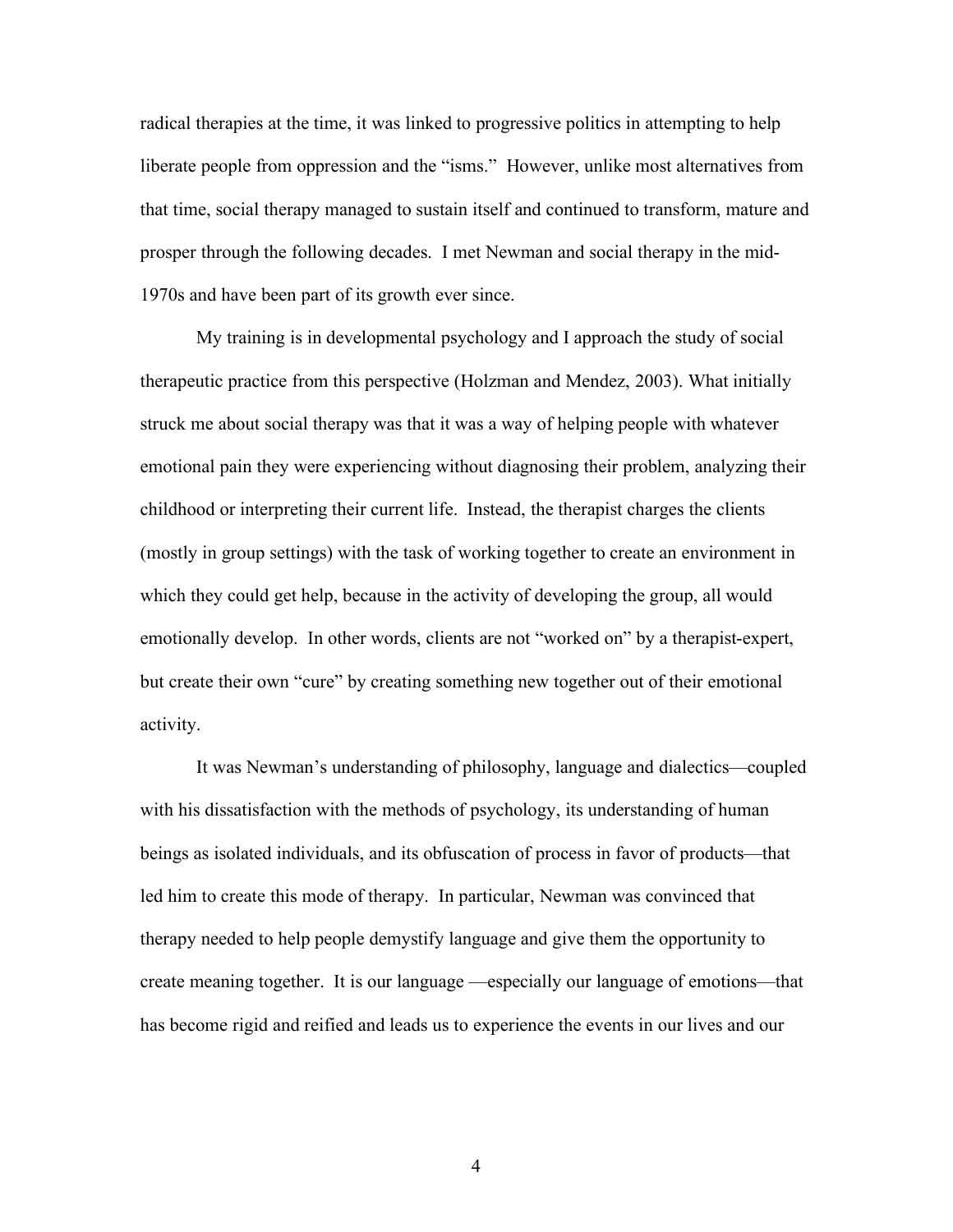feelings as individuated products, not as part of the continuous process of creating our lives (Newman and Gergen, 2000; Newman and Holzman, 1996, 1997).

Using current terminology, social therapeutic methodology shares company with postmodern, social constructionist, collaborative and narrative approaches that are designed to support the expression of what's positive about people, rather than to fix what's wrong with people (Holzman and Morss, 2000).

# Learning in and out of School

The Institute and its broader community have also worked to address the failure of educational institutions in a manner consistent with social therapy's focus on creating environments for growth. In the 1980s the Institute attempted to create a model school, the Barbara Taylor School, based not in acquisitional learning but in what we call developmental performance (Holzman, 1997a). The school proved to be too radical to be sustained; we closed it after twelve years and have since, across the development community, pursued two different paths.

One path is the creating of outside-of-school programs. Conceptually, these programs are not merely outside of school but also "other than school" in that they do not replicate school-based teaching and learning. After two decades of growing these programs as laboratories for the development of a new learning model, they have begun to impact the mainstream.

The programs are run by the All Stars Project, Inc., a non-profit organization that utilizes the Institute's social-therapeutic approach. The All Stars' learning model focuses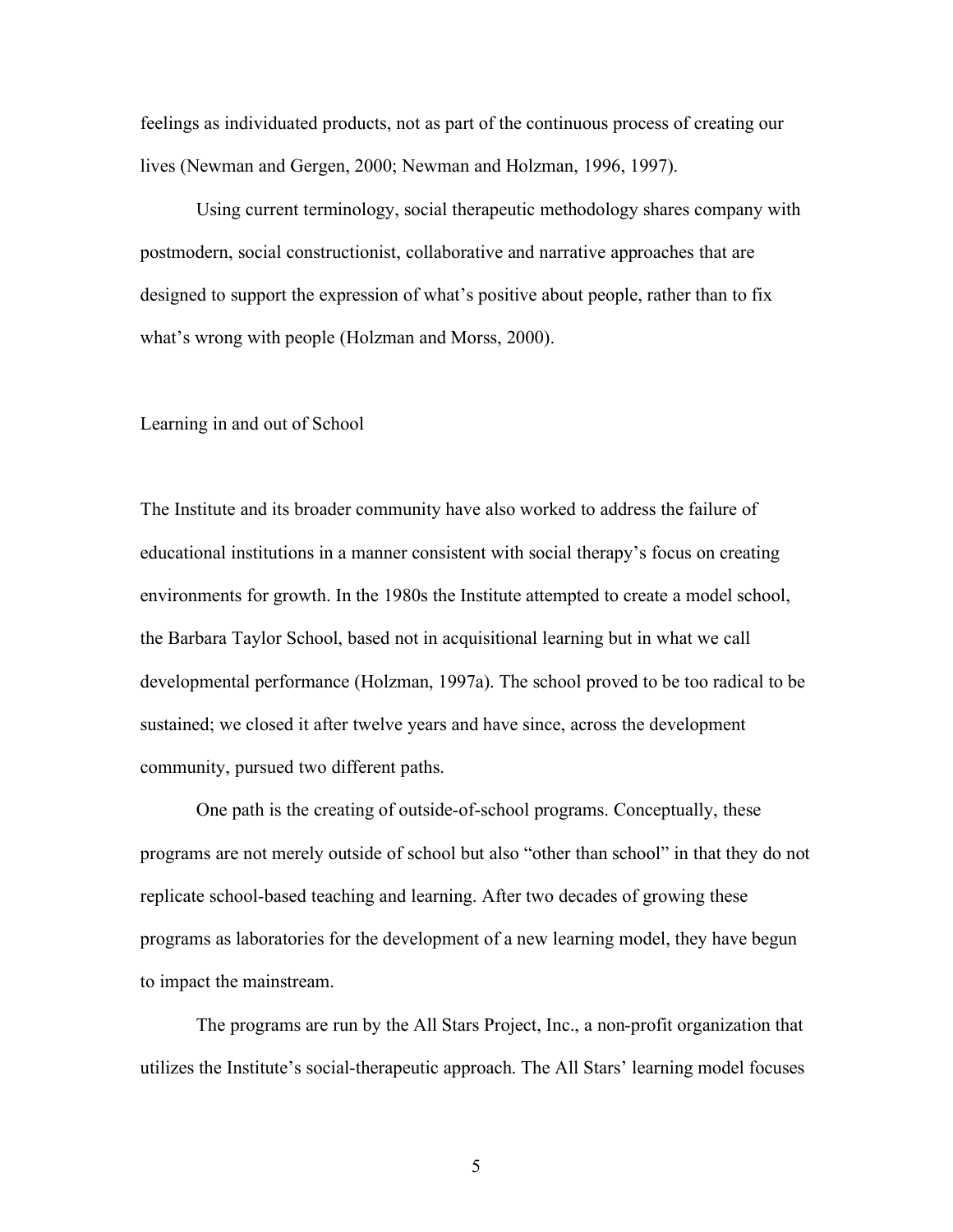on performance, creativity and development because of how these activities complement the acquisitional learning of the school day. Out of its educational and performing arts complex on 42 St, the All Stars Project runs outside of school youth development programs: the All Stars Talent Show Network; the Joseph A. Forgione Development School for Youth; Youth OnStage! and the Production of Youth by Youth. (See www.allstars.org.)

Together the programs involve several thousand young people, ages  $5 - 25$ , with uniquely non-school like learning activities that are based in a developmental understanding of performance—both on and off stage—as fostering emotional and social development. Equally important, the programs emphasize the fostering of new kinds of partnerships between youth and adults. Critical to the running of the programs are youth volunteers who have participated in one or another of the programs, adult financial contributors and adults who volunteer. These programs now serve as a model for outside of school programs in several other cities in the US and abroad.

At the same time, the Institute has worked within schools to support teachers and administrators who want help to bring creativity, developmental learning and a performance approach to learning into their schools and classrooms (to the extent possible in the high stakes testing environment that dominates). In 2006 we launched The Developing Teachers Fellowship Program in which NYC-area public school teachers train with us during the school year. The program has a specific focus on collaboration, creativity and improvisation. Now in its second year the program works with about a dozen teachers annually, a mix from preschool through high school.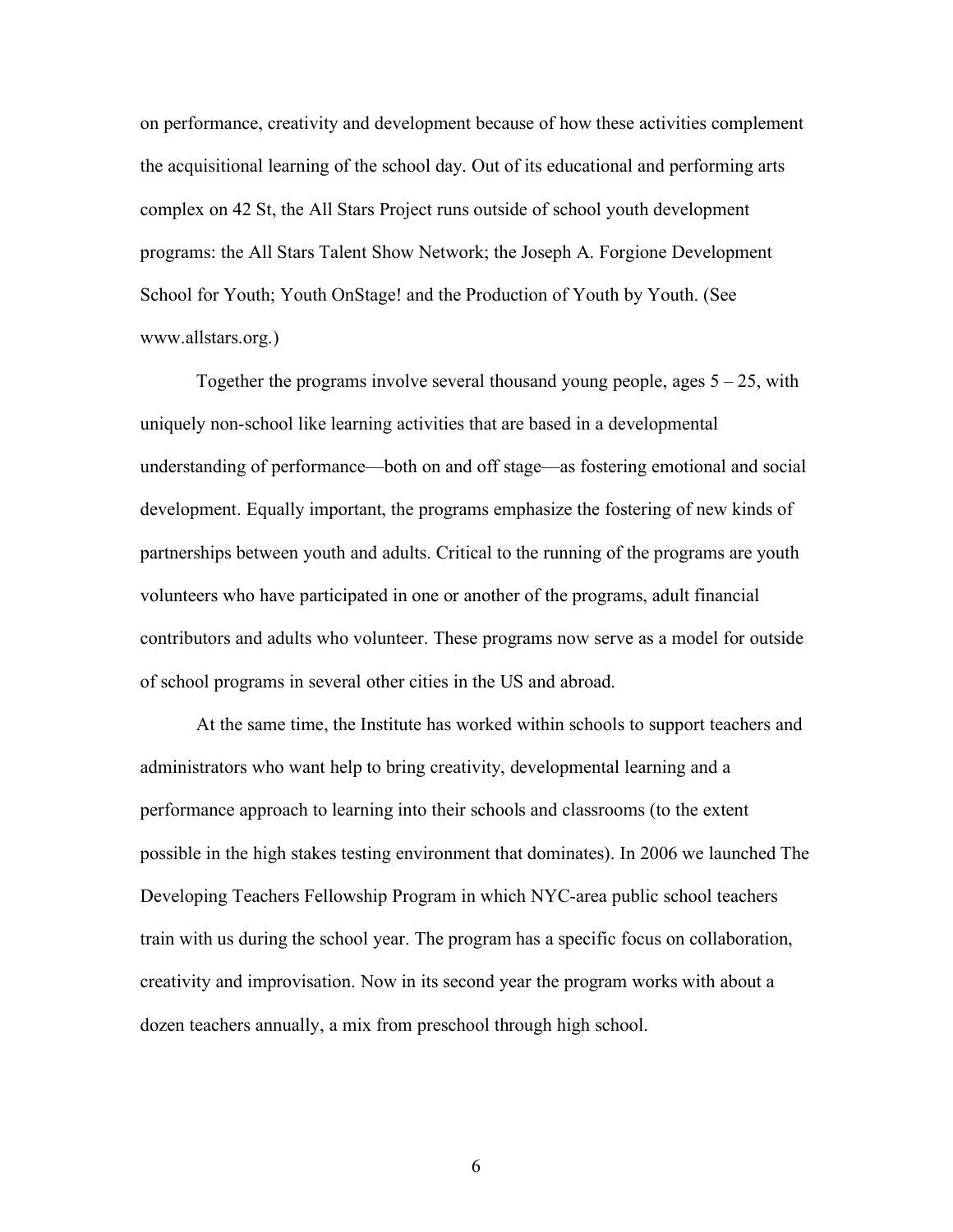## Developmental Learning

As any parent can attest, babies and pre-school children learn through engaging socially, whether that be with caretakers, siblings, peers, pets, toys or media. Moreover, this social activity is most often playful and improvisational. There is no text or worksheet. Before school, children are encouraged to learn how to learn, to stretch, to do what they do not yet "know" how to do. They learn developmentally because others relate to them not merely as what they are capable of at the moment but simultaneously as who/what they are *becoming*. They experience that they are learners because they are related to ahead of themselves (Holzman, 1997a, 2000; Newman and Holzman, 1993). But beyond kindergarten—and even there it is becoming a rarity—play is discouraged and even disallowed.

As a learning community in practice, the Institute tries to contribute to the conceptual transformation we believe education and psychology need—from the study of "individual being" into the study of *the social activity of becoming.* Right away the unit of study become process. Right away, it becomes a social unit. How do people produce becoming, what helps and what hinders it? Vygotsky, with his understanding of learning as socio-cultural activity, is of practical-theoretical help here (Vygotsky, 1978; 1987). He showed us that you could not use old tools, especially old conceptual tools, to do new things, or even an old model (conception) of what a tool is. He gave us the new conceptual tool of tool as *tool-and-result* (Newman and Holzman, 1993). With tool-andresult we create the tool and in the process of creating it, we get "the result." This is the method to create a psychology and a learning practice of becoming.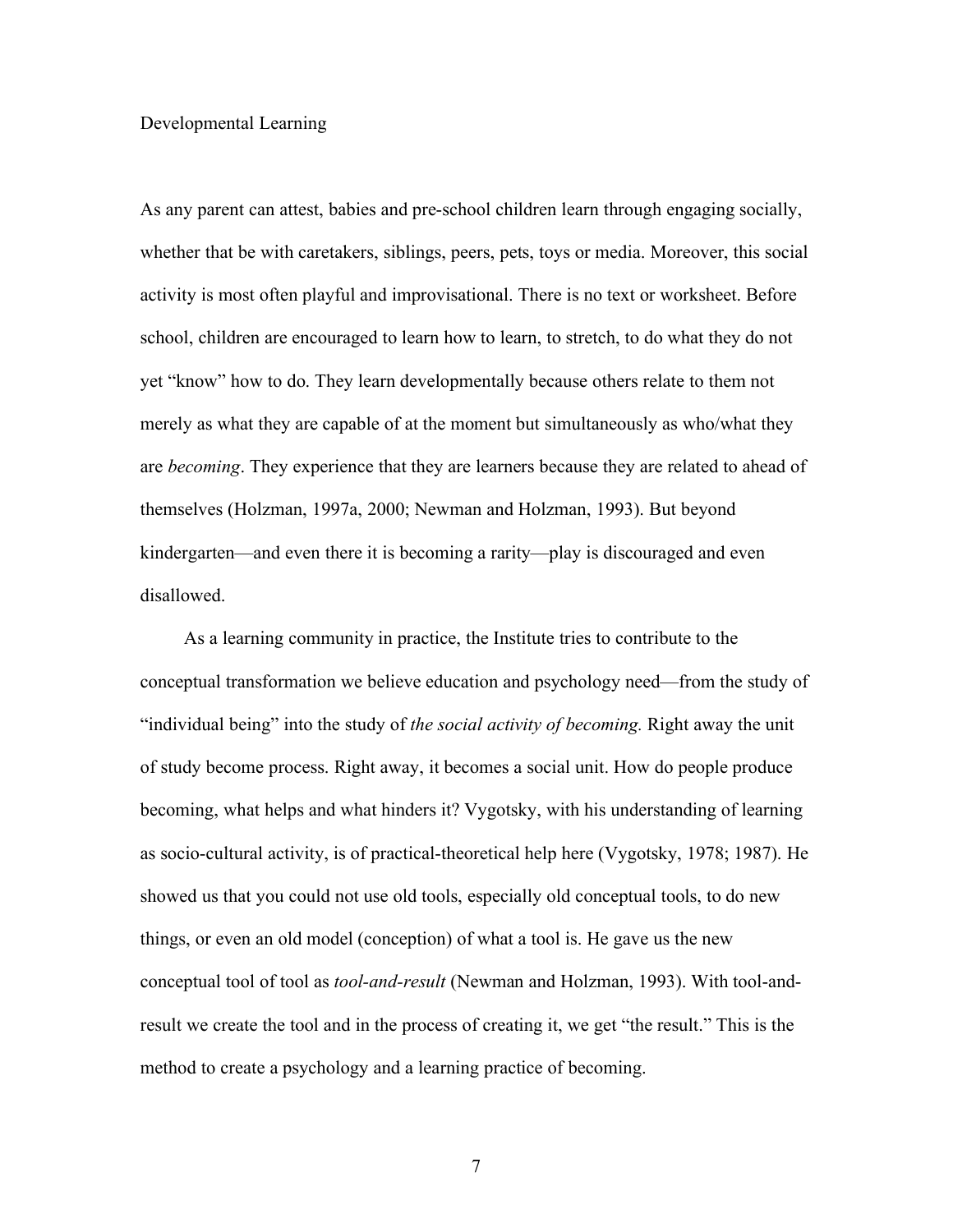Vygotsky's understanding of how young children learn and develop is itself an application of his tool-and-result methodology. Young children and their caretakers create what Vygotsky calls Zones of Proximal Development (ZPDs), developmental environments that supports children to do what is beyond them, to perform who they are becoming (even as they are who they are). They play language games, speaking before they know how. Their creative imitation of the language spoken to and around them is fully accepted. They learn to speak by playing with language; they perform as speakers (who they are becoming). The process of creating the ZPD *is* the joint (ensemble) creation of their becoming language speakers. The process of learning and the product of learning are created together. [2]

Learning and development in early childhood are *social-cultural joint activities* of being who we are-and-who we are becoming. Young children learn and grow because they are supported to "perform a head taller than they are" (Vygotsky, 1978, p. 102). In the work that my colleagues and I do, we have been able to specify two critically important aspects of joint activity that are integral to out work with school-aged children, adolescents and adults. Both can be expressed as directives: "Grow the group!" and "Perform!" For these are the joint activities that create ongoing human development and learning.

If learning and development occur by creating environments for joint activity (ZPDs), in which you can perform past where you are at the moment, then it would make sense that what you would want to do to continue learning and growing is to create (environments for) joint activity. In our work we talk of growing the group, or building the group, because the current psychology (as social science and as how people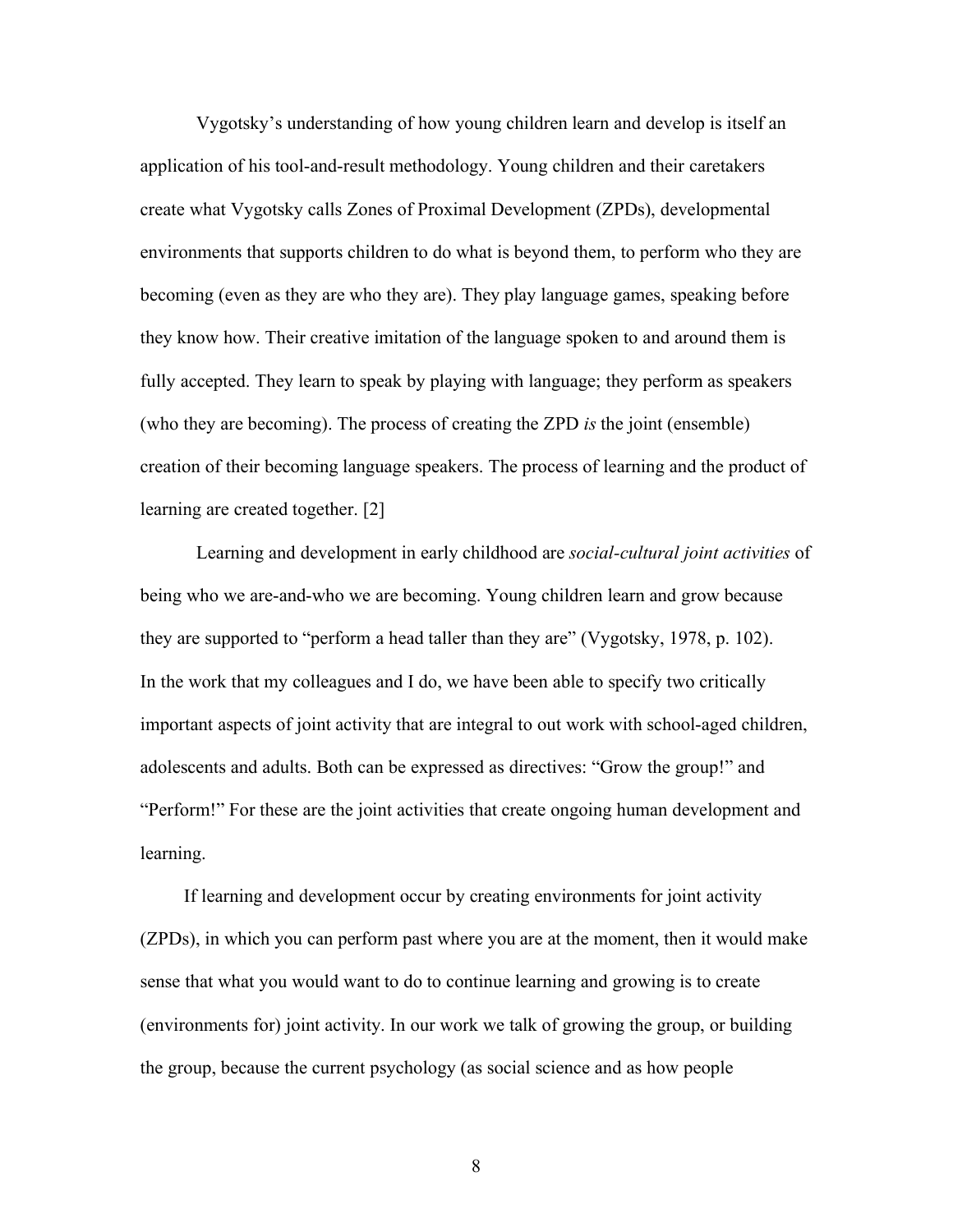experience themselves) is individualistic. In contrast, we want people to experience the socialness of existence, and we want people to experience what it means to exercise the power of collective creativity—and by that I don't mean anything very grandiose. I mean events as every day as the baby saying, "Ba-ba" and the mother saying, "Do you want your bottle?' That is joint activity; that is collective creation. However, most of us walk around most of the time not experiencing that we create together in that way. Social therapy and developmental learning have as their task helping people to create an environment (their group) in which they can get help and/or learn. It is in that process of "growing the group" that new emotional and learning activity is generated.

And why "Perform!"? Performing, as I am using the term, is a form of play that, when done intentionally, can intensify and change the relationship between being and becoming. This is a relatively new understanding of play and performance. The more usual view is to see play in contrast to work, something unserious, what little kids do, and what adults sometimes do in their time off. And most play, from adolescence on, is game play—competitive, rule-governed, with winners and losers. But there is more to play than games. When little children play they usually have no goal other than playing what they're playing. If there are any rules, they are usually made up in the playing rather than beforehand. In play, children creatively imitate and amplify other people in their lives their brothers and sisters and parents and grandparents, and TV, storybook and toy characters. They create scenes and stories.

This kind of play is more like performing in a play than playing a game of basketball. Unlike later game play, in their pretend play, children are who they are and, at the same time, other than who they are. They are doing what's familiar to them and, and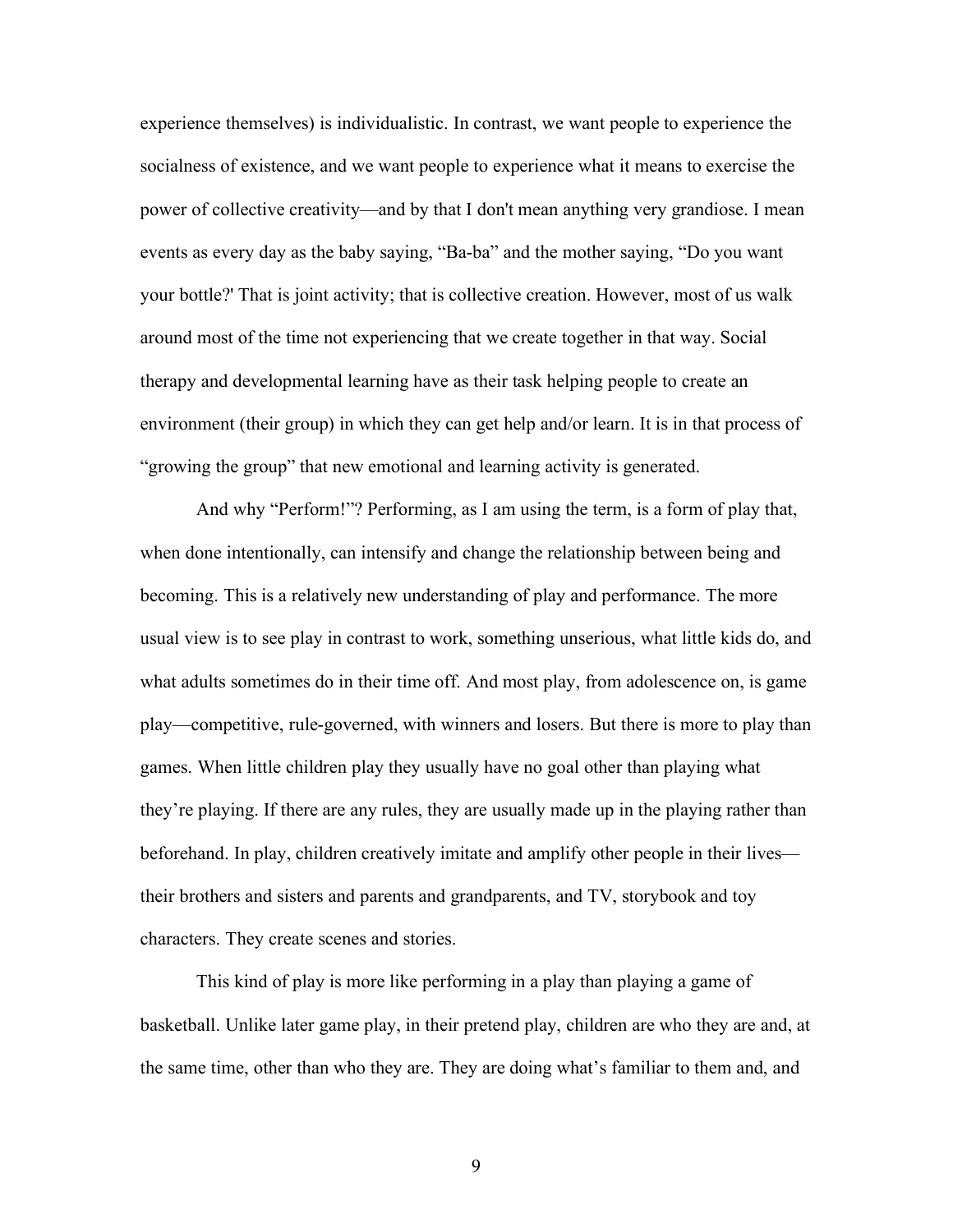the same time, doing things that are brand new, things that are beyond them. And they do this all day long. We let very young children perform ahead of themselves—speaking before they know how, drawing pictures, reading books and much more. That's how they learn and develop. This performing kind of play and these spaces for performance are essential to development and learning—not only in early childhood but for all of us at all ages.

Additionally, performance reminds us that we are social beings. As human beings we live our lives in groups—family, work groups, school groups, play groups, all kinds of groups, cities, countries, continents. But we don't do it very well. It seems clear from everyday life and from the world situation that our group skills are not very developed. I think we don't understand all of what groups are and do. I am suggesting that the unit that grows, that develops, that learns, is a social unit not an individual unit. Groupings of people construct "zones"—the spaces between who they are and who they are becoming—that allow them to "become." Seen in this way, the ZPD is the ever emergent and continuously changing "distance" between being and becoming. In constructing ZPDs people do things they do not yet know how to do; they go beyond themselves; they perform.

That is how I understand developmental learning communities. As ZPDs, they are a rejection of the individuated learning and development model that dominates our educational system. More than deconstruction, they present a positive alternative groupings of people engaging in the ensemble, performatory activity of developing and learning. Taking performance to a metaphorical level, we would do better to imagine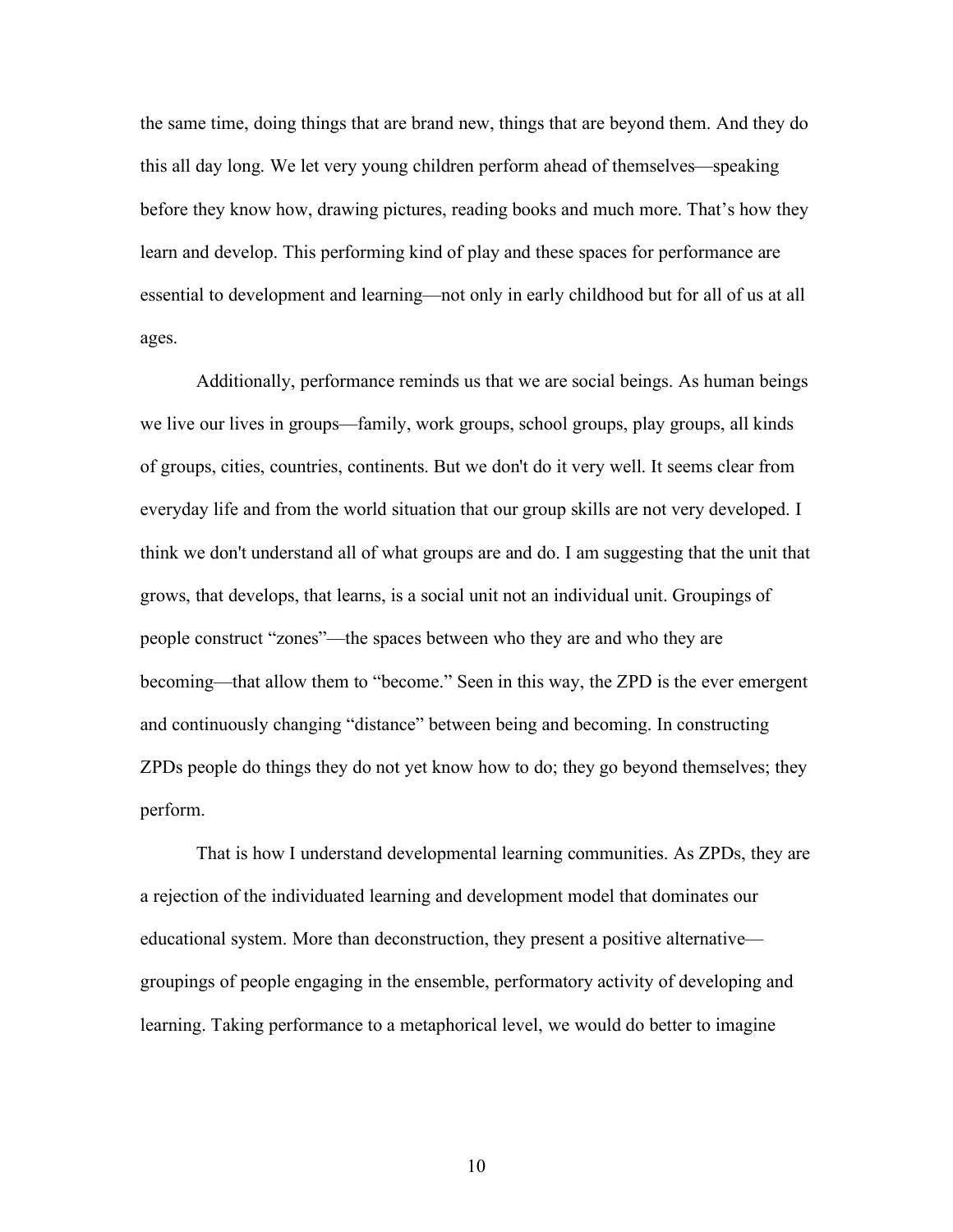stages *for* development than stages *of* development as, for example, as in Freud's or Piaget's stage theory (Holzman, 1997b).

Creating a Global Learning Community

As mentioned earlier, the Institute is a research and training center for developing and promoting alternative and radically humanistic approaches to psychology, teaching and learning, and therapeutics. From our founding, we believed that developing new conceptual frameworks and methodologies required the simultaneous building of a fully participatory community and, further, that these twin tasks required an independent location, that is, one free of institutional ties to university, government, corporation or foundation. As a small non-profit organization, the Institute still carries on its work with a nearly all-volunteer staff of seasoned professionals and undergraduate interns, and a few hundred dedicated financial supporters who believe in our mission.

We recently created two innovative international programs as a way to include many more people into the community building activity. Performing the World (PTW) is an international conference bringing together practitioners and scholars, grassroots entrepreneurs and mainstream professionals, who are working with or want to learn about performance-based approaches to human development, social transformation and cultural change. A uniquely non-disciplinary and performatory gathering, PTWs have been held every other year since 2001. The International Class (IC) is a 10-month combination NYC residency and distance-learning program for helping professionals, educators and community developers throughout the US and internationally who want to learn the Institute's approach to human development and learning. In its first four years The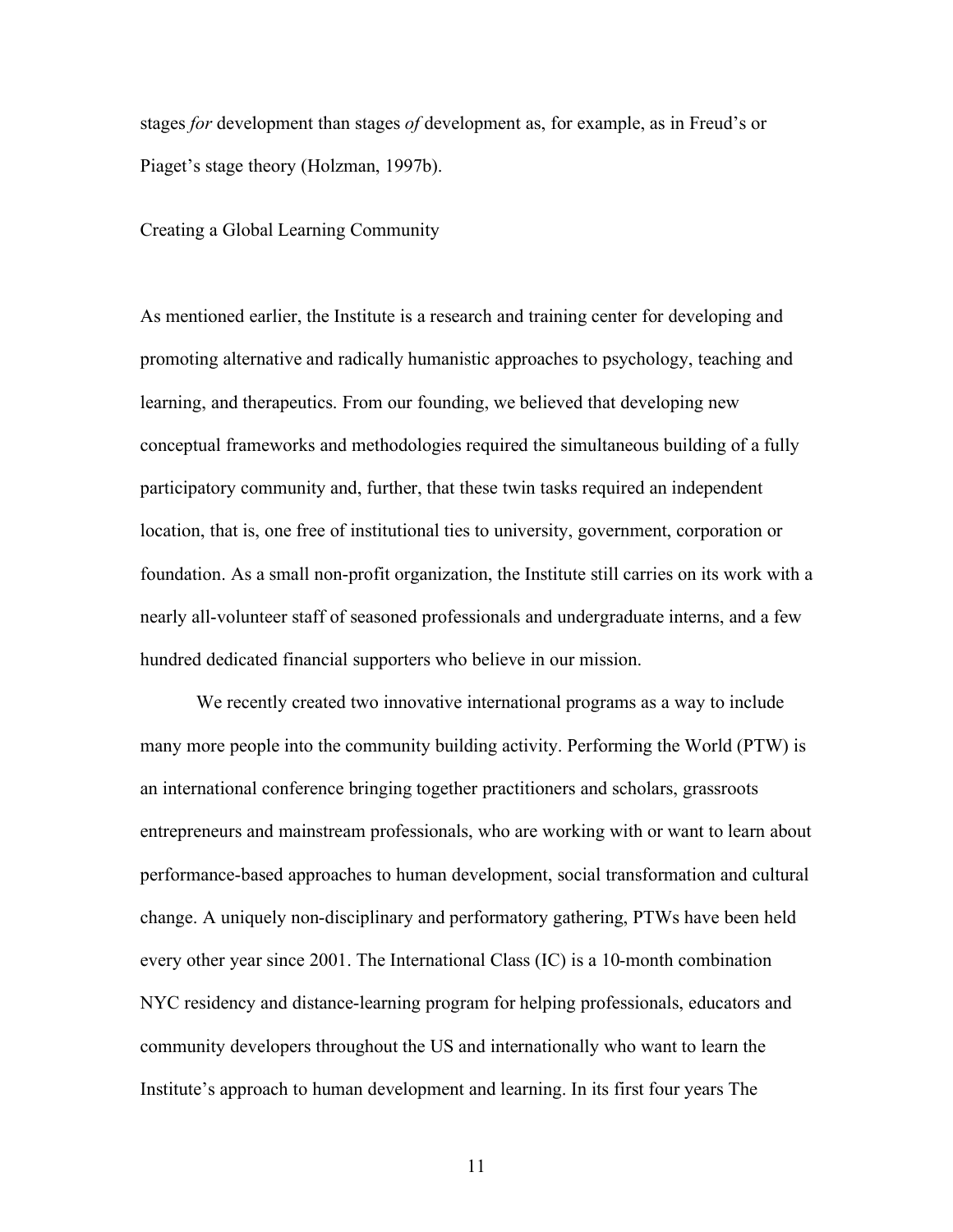International Class has trained 50 colleagues from dozens of countries in Africa, Asia, Europe, Central and South America, the US, Canada and Mexico. All told, we estimate that currently the Institute (through these and other programs and events, print and other media materials, and the Internet) and the network of organizations, institutions and individuals it works with in the US and abroad directly serve over 500,000 people annually. It is an emergent, improvisationally created learning community in practice.

In 2001 the Institute began to offer a series of online seminars, usually lasting 4-5 weeks. For the first few years we did them in real time, which was very difficult for the participants across the Atlantic (and Pacific) who had to stay up or wake up in the middle of their night. So we switched to a virtual time format, with people writing whenever it is convenient for them. The seminars are open to everyone who wants to participate, regardless of their educational background, and participants range from teachers in Brazil to US social workers needing CE credits to youth workers in India to graduate students from just about anywhere. With heterogeneity of culture, profession and experience, there is more "material" with which to build the learning community/create a ZPD.

The faculty who "teach" these seminars usually begin with a post inviting people to create the learning group simultaneous with creating the learning— like this one from "The Social Therapeutic Approach: An Unscientific Psychology":

Hello Friends and Colleagues!

We're a big group of people from several countries, professional locations and fields of interest. I'm looking forward to us getting to know each other as we create our learning together. If you're new to online classes it could take some getting used to. Each of you will discover your own comfortable-with-a-little-stretch way to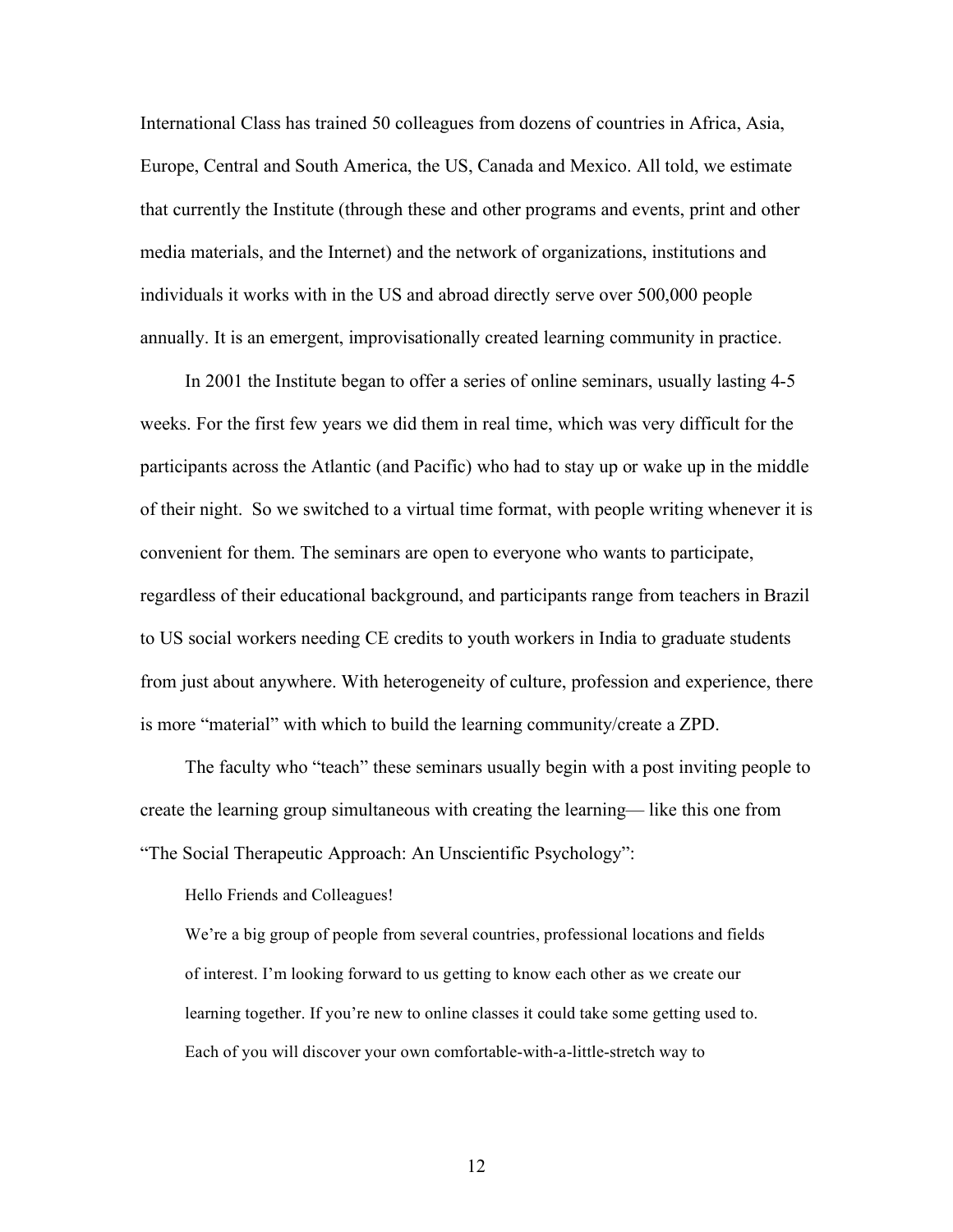participate. You can expect to hear from me quite a lot during the weeks, although I am likely to pick one day each week to concentrate on you.

Our first reading is the last chapter of Kurt Danziger's book, *Naming the Mind* (the entire book is a great read). Here's a line from it: "The special authority of modern Psychology derives, not from its moral implications, but from its scientific pretensions" (p.182). The next reading is from *Unscientific Psychology*, a book Fred Newman and I wrote, in which we say (many times!) that psychology is a myth. It will be interesting to begin by hearing from everyone responses to these statements. Some of you are psychologists and/or have studied psychology some, and others of you are not. So let's mix it up with thoughts about psychology and pretensions and myths.

Where the group goes from there is completely open. It is our job together to create the seminar/community and to take responsibility for what we create. Not surprisingly the challenges of creating community online can become a topic of conversation, as it did in the "Developing Community Development" seminar. In the second week of ongoing conversation, the Institute faculty member leading the seminar wrote:

It is certainly a particular challenge to create online communities. How are we doing in that task? How do we define ourselves? "Participation" has engendered a lot of conversation in community development circles. Issues such as the cultural dimension of participation are being looked at in the field. For this seminar, here are some questions I ask myself about participation. If people don't write, does that mean they are not participating? For me this is tricky in an online environment. In community contexts I have experienced that people who talk all the time are not necessarily more participatory than people who listen more or do more. It's a different kind of participation. But in an online context it's much harder to know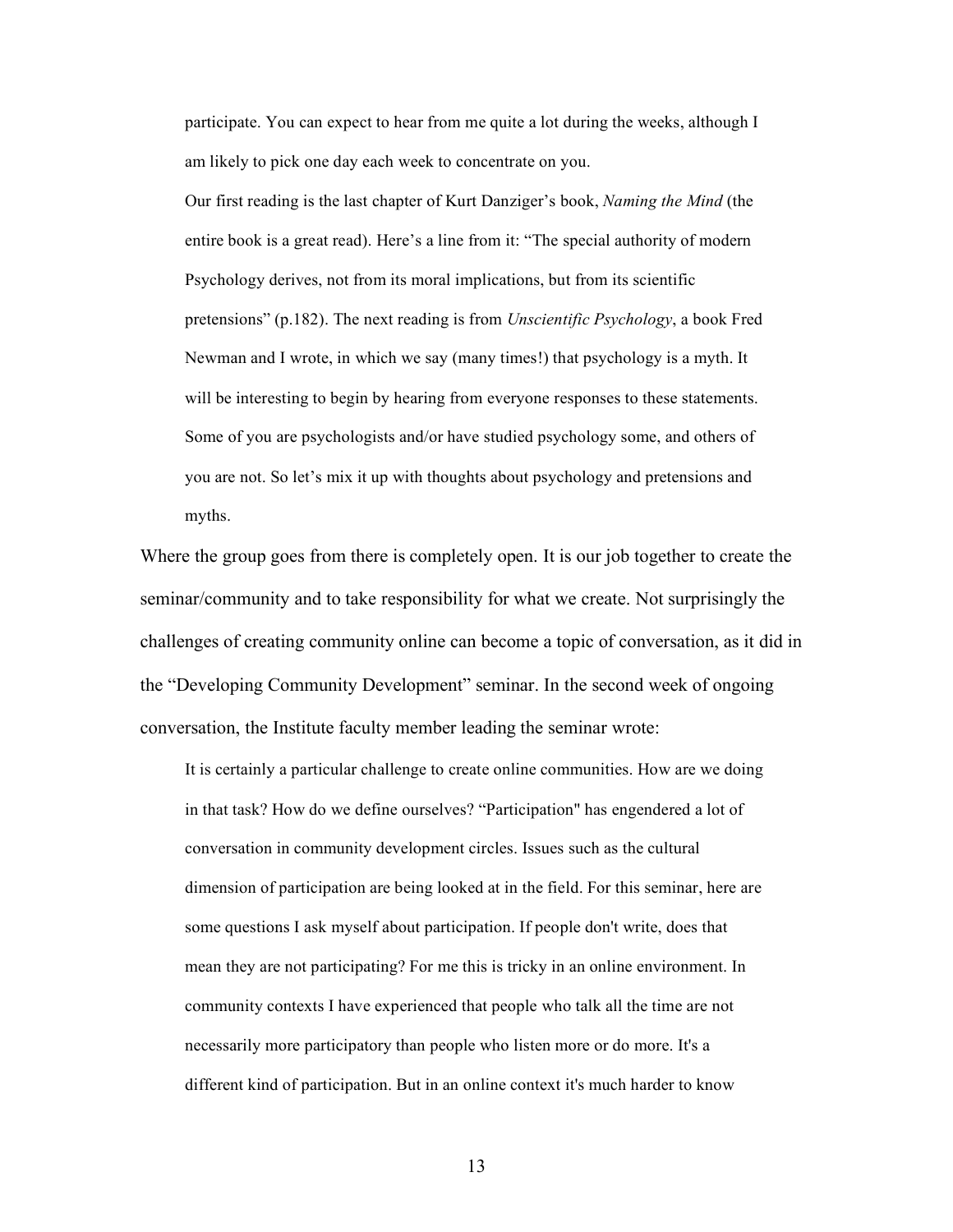what people are thinking and/or doing if they don't write something. Online environments have this limitation. On the one hand they give us the opportunity to be in contact with people all over the world but on the other hand we are limited to the words we write to each other to be connected. The connectedness part is for me the critical issue. If it is difficult to understand each other in person, it is even more difficult online! (for example what is our understanding of what it means to understand?) So given this, I am not so concerned with understanding. Even if we don't understand each other, we can still build especially if we allow ourselves "to play with" our words and comments.

The assignments we give (in addition to readings) are to talk to people, not merely or even primarily as "research" to find out what people think, but to involve include, invite others to create conversation (and community?). And then to come back and continue the conversation online.

My colleagues sometimes introduce me as the Institute's international ambassador because I travel all over the world meeting people. Going to conferences, lecturing, leading workshops, visiting programs, talking long into the night with newly met colleagues—whether in Belgrade, London, Moscow, Johannesburg, Amsterdam, Stockholm or Caracas is always challenging and inspiring. This international outreach is an adventure in community building. It's a privilege to be able to learn first hand about hundreds of innovative projects being developed in villages and towns and cities, to build relationships with so many extraordinary ordinary people, and to create together with them an ever expanding and transforming developmental learning community.

Over the years people from different countries have written to me after hearing me speak or reading a book or article Newman and/or I wrote, asking how they might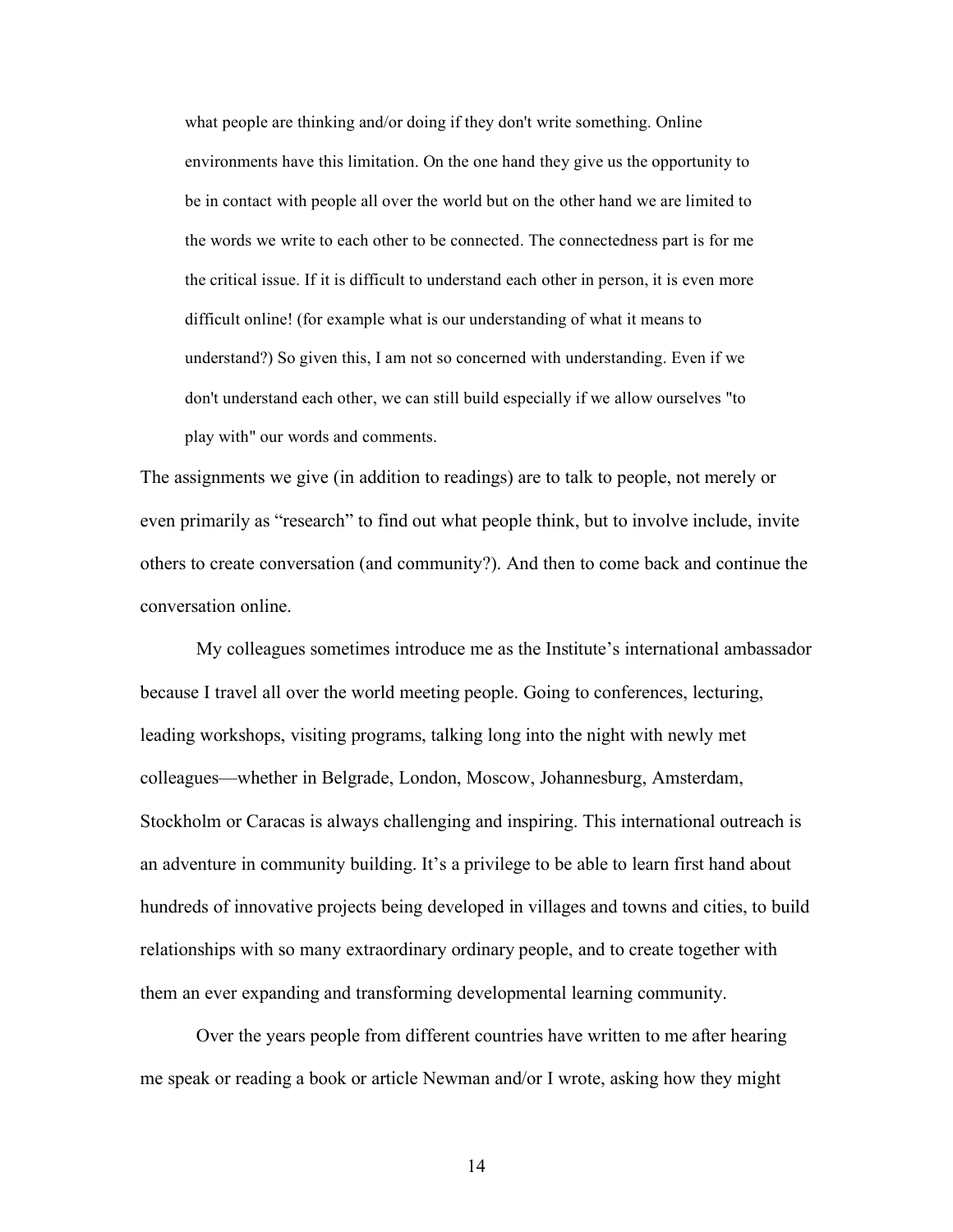learn more and train with us. That's where I got the idea for The International Class. I sat down with some of our staff to flesh out the rudiments of a program and see who wanted to teach in it. We came up with a structure—three meetings a year at the Institute in NYC and online seminars in between—and some content areas and activities. I wrote to about two dozen people who had contacted me and invited them to become the first International Class. Nine were able to do it. We were off and running!

The best way I've found to describe The International Class is as a core grouping working to create itself as a developmental learning community as it interacts with other groupings involved in the same task/activity. Concretely, The International Class is joined online each seminar by 3-15 others around the world; during residencies at the Institute, it joins with therapists teachers in our other training programs, with teachers, children and teens in schools and youth programs we work with, and with therapy clients in social therapy groups they observe. There is a wonderful—sometimes chaotic fluidity in this coming together/separating/coming together of overlapping ZPDs. It's a fascinatingly diverse community these people have created, one that is continuously and improvisationally inclusive.

Upon graduation in June, the Institute's 2006-2007 International Class formed the International Class Alumni and Friends Fund. The members of this class included a grassroots community theatre director from Bangladesh, a medical student who formed an organization to aid Roma children in Serbia, a performance artist from Toronto, a social work professor and a social worker from rural southern Georgia, a director of a workers university in Taiwan, a social science research analyst from New York City, a Kenyan poet/storyteller who founded an organization for children orphaned by AIDS, a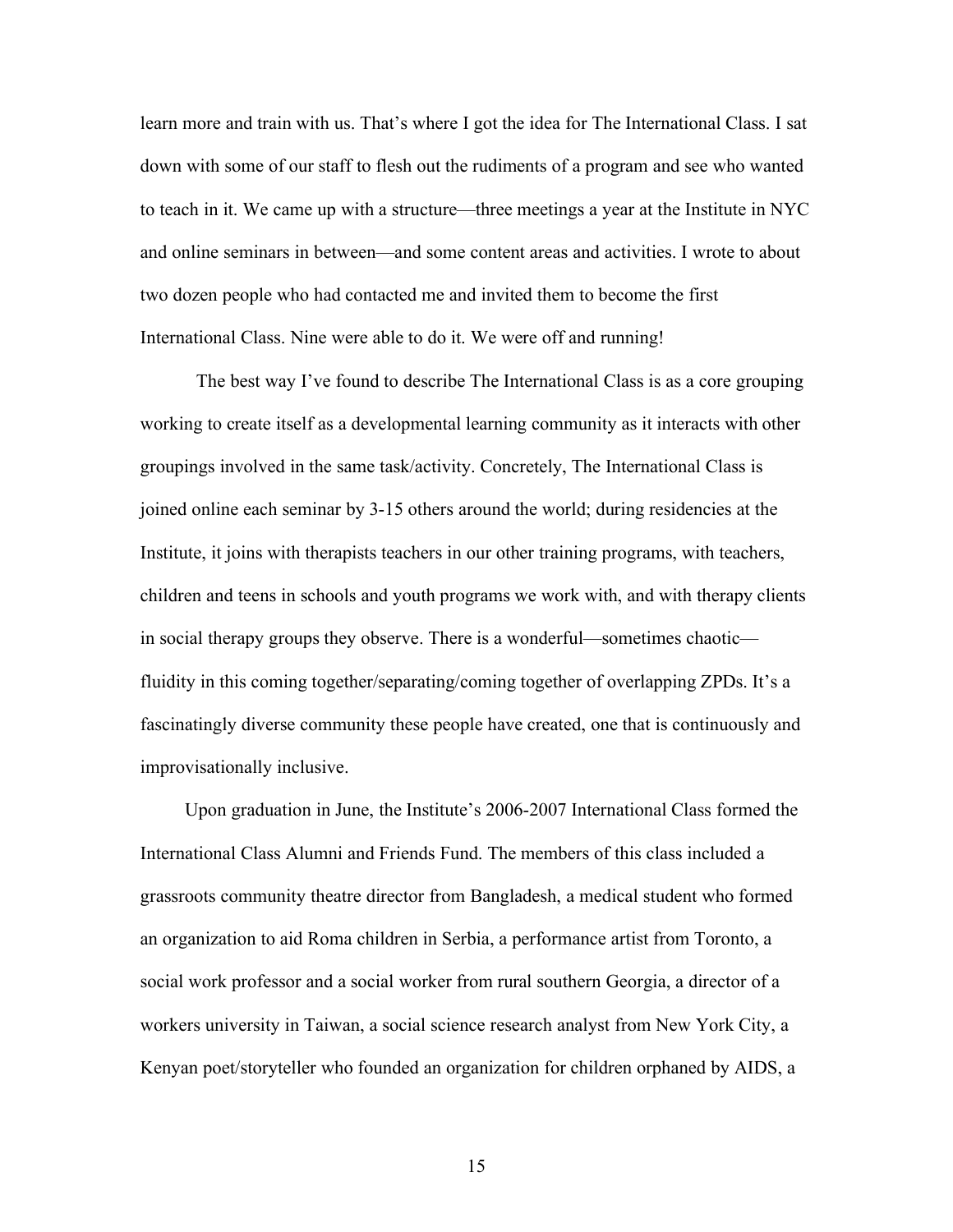development officer/youth program director from Los Angeles and, from Montreal, a performer/clown/trainer and a writer of plays and films. This is the story they are eager to tell.

We write to offer you a story of untangled emotions, human messiness, money, learning and selling pens. We want to share what has been a valuable step in our development as an international community of community builders, and invite you to join us in advancing this work.

 We came together for the first time in October 2006. At that time, we engaged in new conversations and activities. As the week progressed we were introduced to new ideas about development, community building, education, social therapy and so much more through the East Side Institute. As we came to know each other, we also became aware of the financial discrepancies between participants in the International Classes. Those of us from poor countries had the furthest to travel and the least sources of funding. Before we returned home, our Class agreed to commit to our mutual growth and development as well as our participation in future residencies in February and June. As well as covering expenses for travel to New York, this involved each of us having adequate funds for food and transportation while in New York. We understood that not being physically present and/or not having enough money for everyday expenses would impact our collective development.

 Immediately after our first residency we hit the ground running: asking friends, coworkers, and family members to support our International Class. We engaged potential donors, describing the leadership and commitment of our class. By the time our second residency came around we had raised \$2,000. On a very cold afternoon in February, we gathered in Union Square Park and distributed the funds. We took on guilt and shame and commitment and awkwardness and good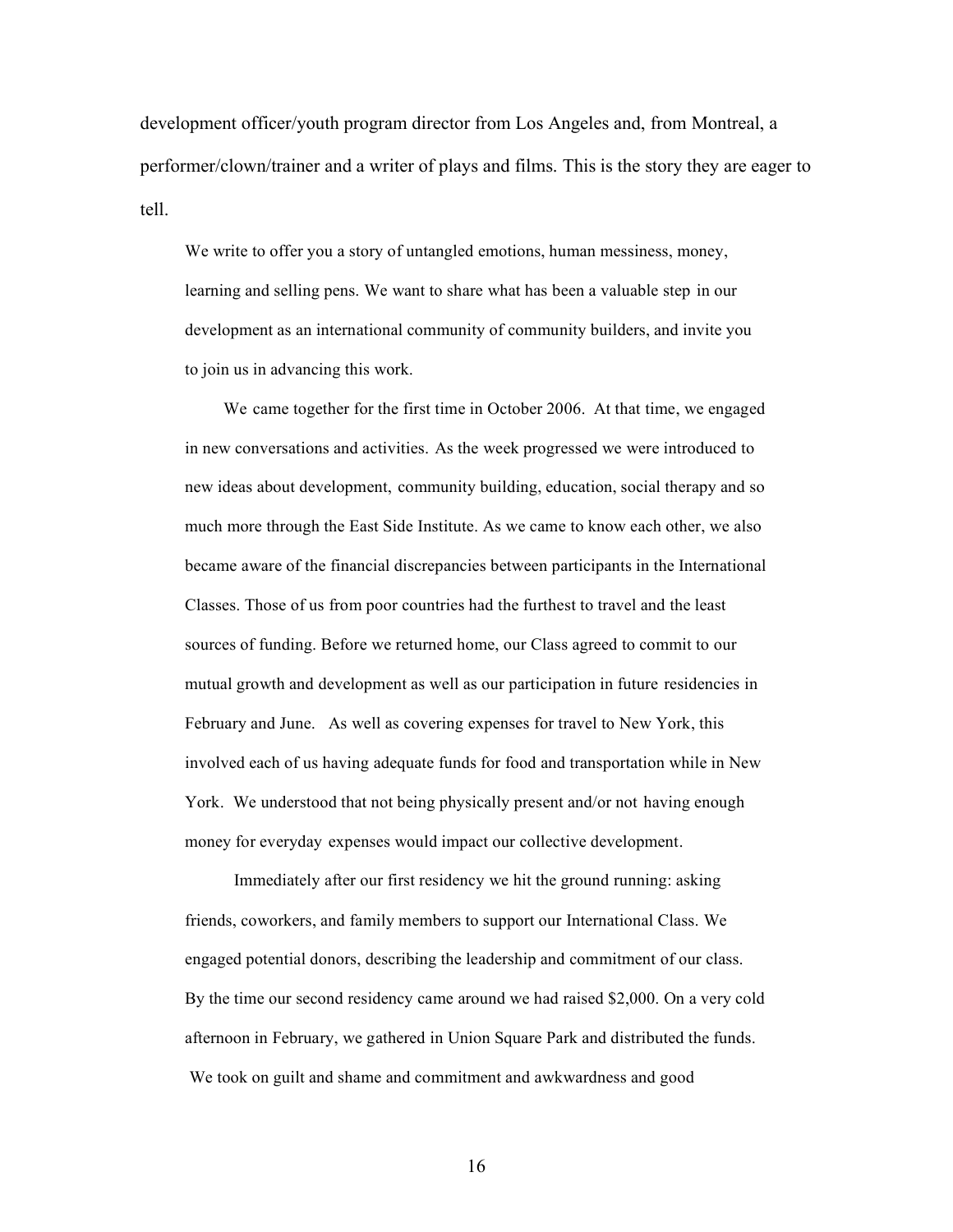intentions, in order to collectivize airline tickets debt repayment, and daily expenses for the residency.

In between the second and third residencies we intensified our fundraising activities. Parties and fundraising events were held in Canada, the U.S. and Serbia where product development took the shape of a pen inscribed with the phrase "Don't leave me alone"--our signal to not suffer economic challenges in isolation. As a group, we sold almost all of these pens in Union Square Park for \$2 a piece, 5 pens to Fred Newman for \$160 (matching funds), and auctioned off the last pen for \$75 at our graduation.

At our final residency the group began to play with new questions: "What about the next class?" "What can we leave for the next class?" "Will they come together in October and have the same financial struggles as we had?" In response to these questions, the International Class of 06/07 has announced the creation of the East Side Institute International Class Alumni and Friends Fund.

We have completed a course of study, but our collective development is not done. We, as alumni, can raise funds to support future classes regardless of our economic circumstances.

It's people who change the world, Karl Marx said. Many take him to mean "the working class" or "the proletariat," a sensible reading to be sure, but an ideological one that ignores Marx's substantial humanism and concern with people—all people—developing. His language in the following quote from *The German Ideology* is 19<sup>th</sup> century but his sentiment is consistent with a  $21<sup>st</sup>$  century social change sensibility: "We have further shown that private property can be abolished only on condition of an all-round development of individuals, because the existing character of intercourse and productive forces is an all-round one, and only individuals that are developing in an all-round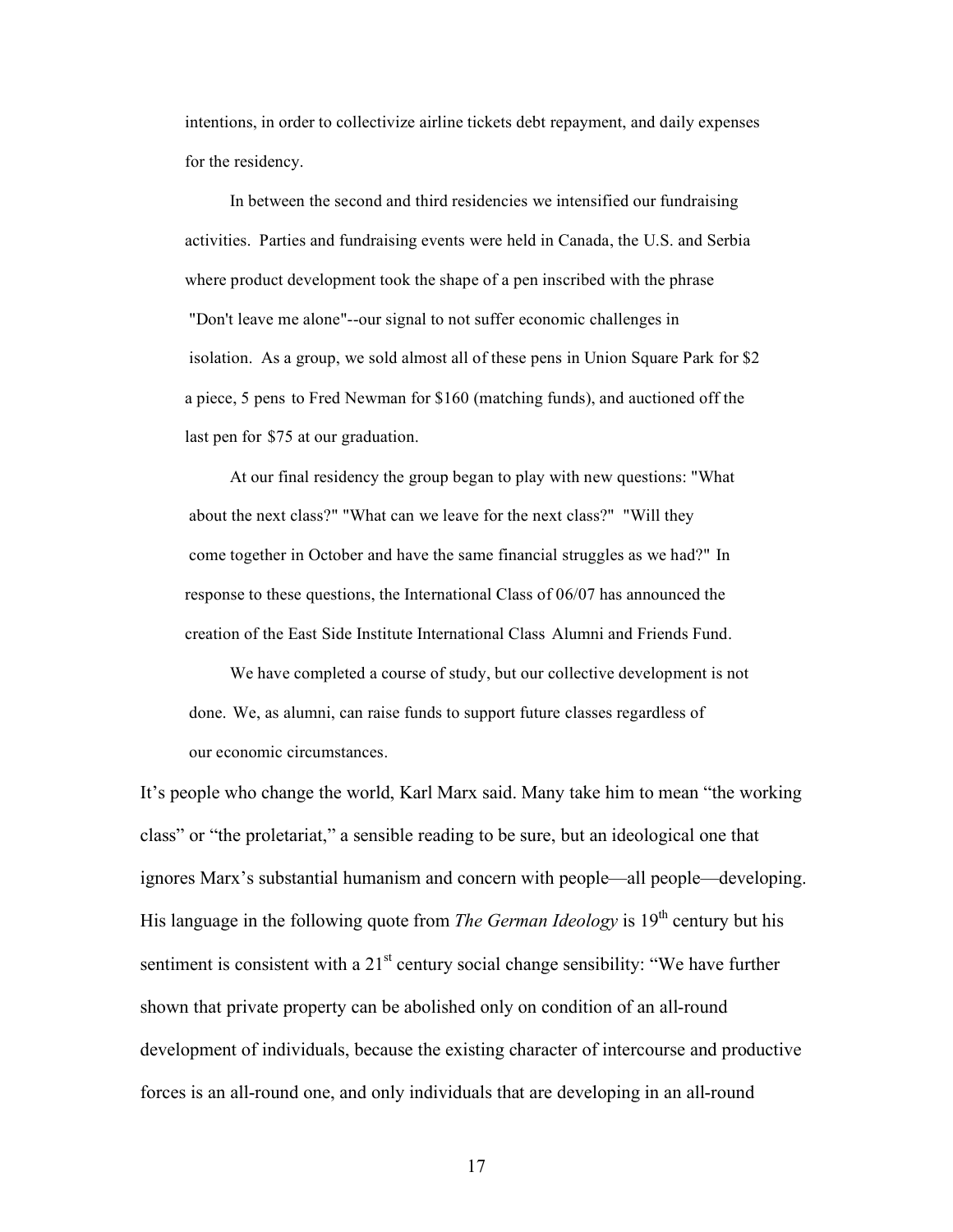fashion can appropriate them, i.e., can turn them into free manifestations of their lives" (Marx and Engels, 1974, p. 117). Developmental activity is the participatory process of people exercising their collective power to create new environments and new 'all-round' learning and development. It is, for the moment, how "we define community."

# **Notes**

1. More broadly, as a method for social-emotional growth and learning, social therapy has impacted on education, including outside-of-school, or supplemental, education and youth development (Feldman and Silverman, 2004; Holzman, 1997a,b, 2000; Lobman, 2003, 2005; Sabo, 2007); on training and practice in medicine and healthcare (Massad, 2003); and on community development, organizational development and executive leadership (Farmer, 2005; Holzman, 2006; Salit, 2003).

2. This characterization of the ZPD parts ways with the more typical interpretation that it is an interactionist scaffolding process that aids in enculturation **(**for example, Bodrova and Leong, 1996; Rogoff, 1984; Tharp and Gallimore, 1988). To me the ZPD is expressive of the dialectic of human life—that we are always who we are and simultaneously who we are becoming. For Vygotsky, the dialectic being/becoming was critical to early childhood. He noted that the critical factor in human relationships is how we relate to little children as ahead of themselves (that is, as who they are and who they are becoming) and it is by virtue of the employment of this creative methodology in every day life that human learning and development occur. Learning, then, is both the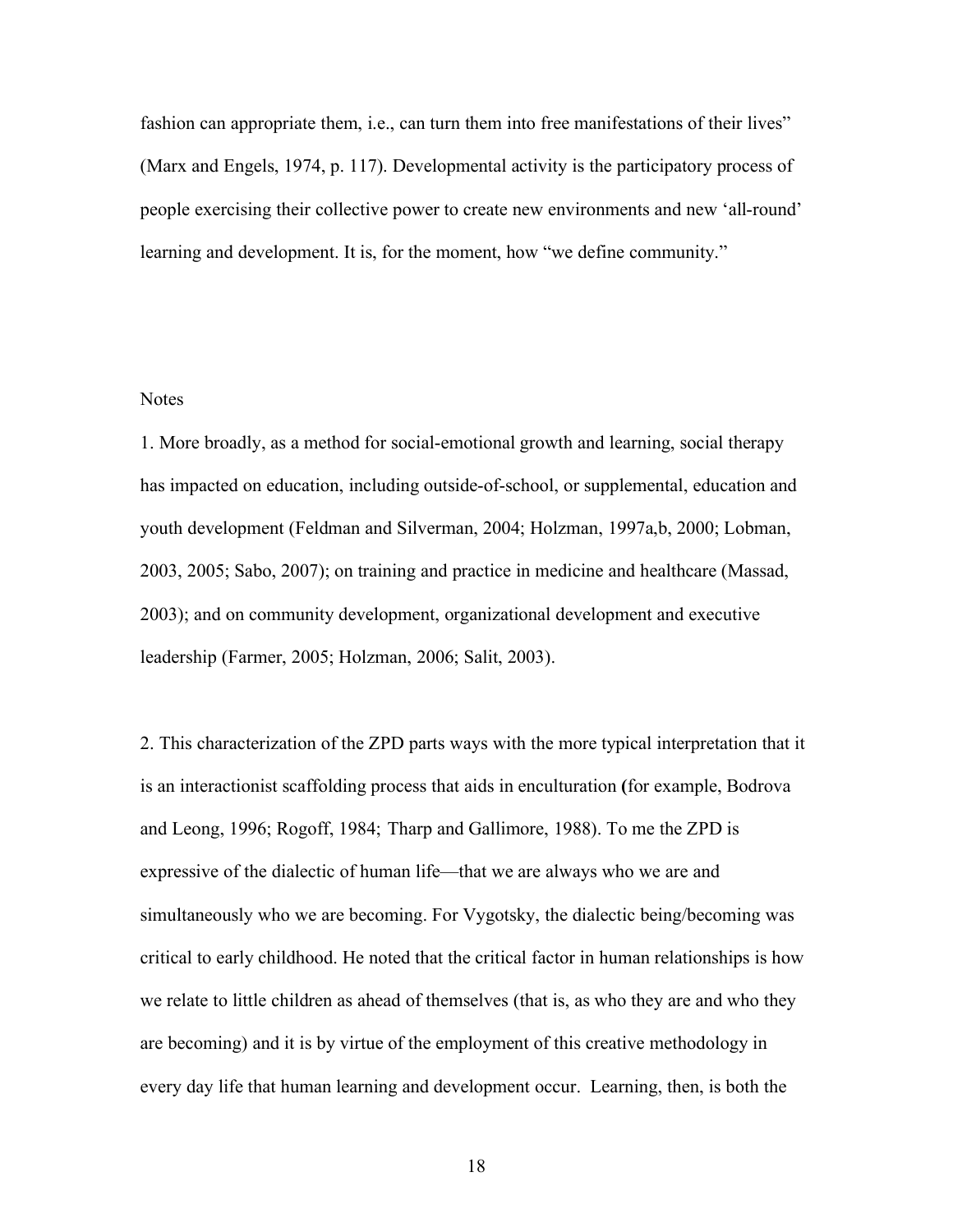source and the product of development, just as development is both the source and the product of learning. As activity, learning and development are inseparably intertwined and emergent, best understood together as a whole (unity). Their relationship is dialectical, not linear or temporal (one doesn't come before the other) or causal (one isn't the cause of the other).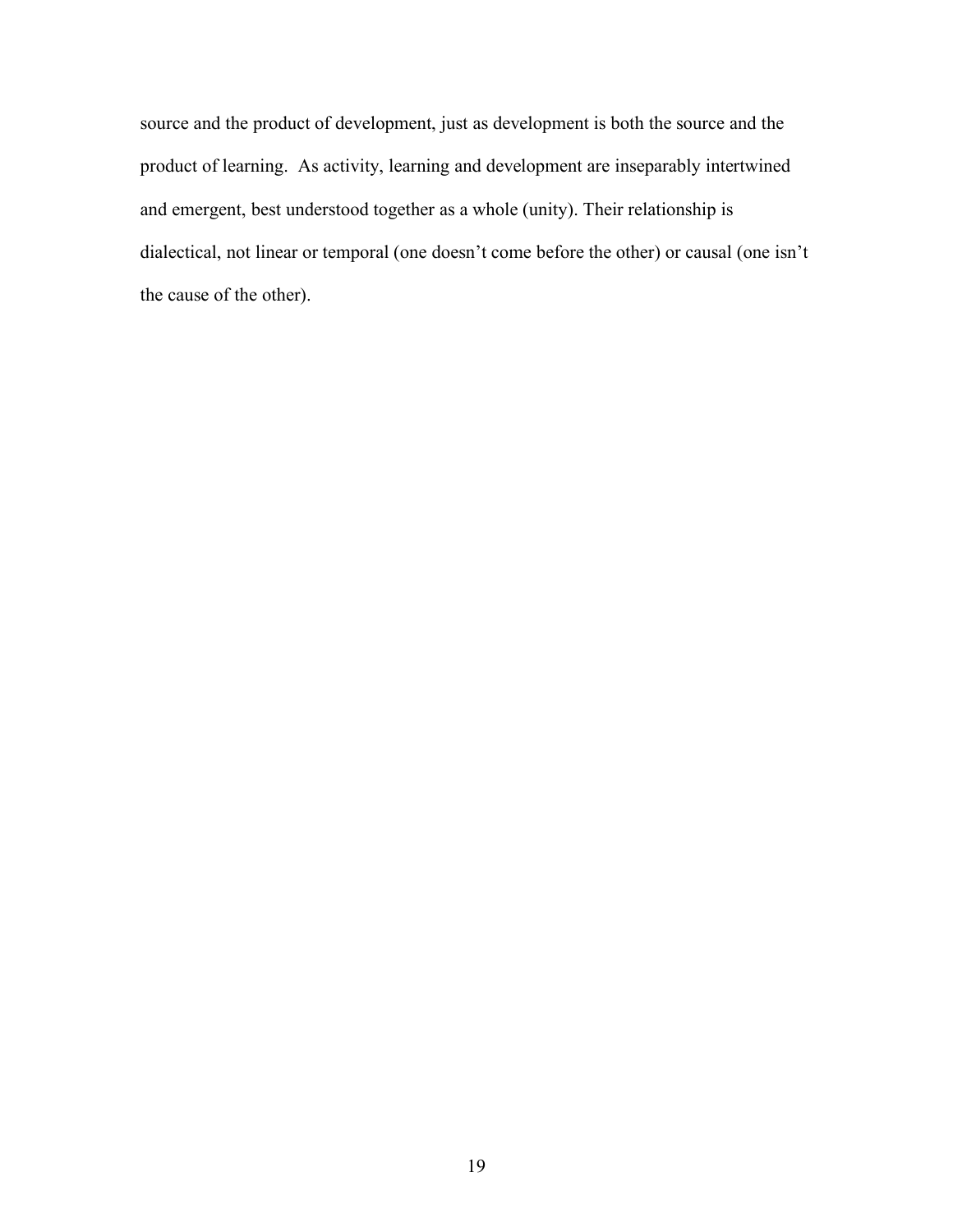#### References

- Bodrova, E. and Leong, D. (1996). *Tools of the mind: The Vygotskian approach to early childhood education.* Englewood Cliffs NJ: Merrill.
- Farmer, E. (2005). Community development as improvised performance: How a New York housing project turned around. *Progressive Planning*, *Spring 2005, 163*.
- Feldman, N. and Silverman, B. (2004). The let's talk about it model: Engaging young people as partners in creating their own mental health program. In K. E. Robinson (Ed.), *Advances in School-Based Mental Health, Best Practices and Program Models*. New Jersey: Civic Research Institute.
- Holzman, L. (1997a). *Schools for growth: Radical alternatives to current educational models.* Mahwah, NJ: Lawrence Erlbaum.
- Holzman, L. (1997b). The developmental stage. *Special Children*, *June/July,* 32-35.
- Holzman, L. (2000). Performative psychology: An untapped resource for educators. *Educational and Child Psychology*, *17(3),* 86-103.
- Holzman, L. (2006). Lev Vygotsky and the new performative psychology: Implications for business and organizations. D. M. Hosking and S. McNamee (Eds.), *The social construction of organization*. Oslo: Liber.
	- Holzman, L. and Morss, J. (Eds.), (2000). *Postmodern psychologies, societal practice and political life*. New York: Routledge.
	- Holzman, L. and Mendez, R (Eds). (2003). P*sychological investigations: A clinician's guide to social therapy*. New York: Routledge.
	- Lobman, L. (2003). What should we create today? Improvisational teaching in play-based classrooms. *Early Years, 23, 2,* 131-142.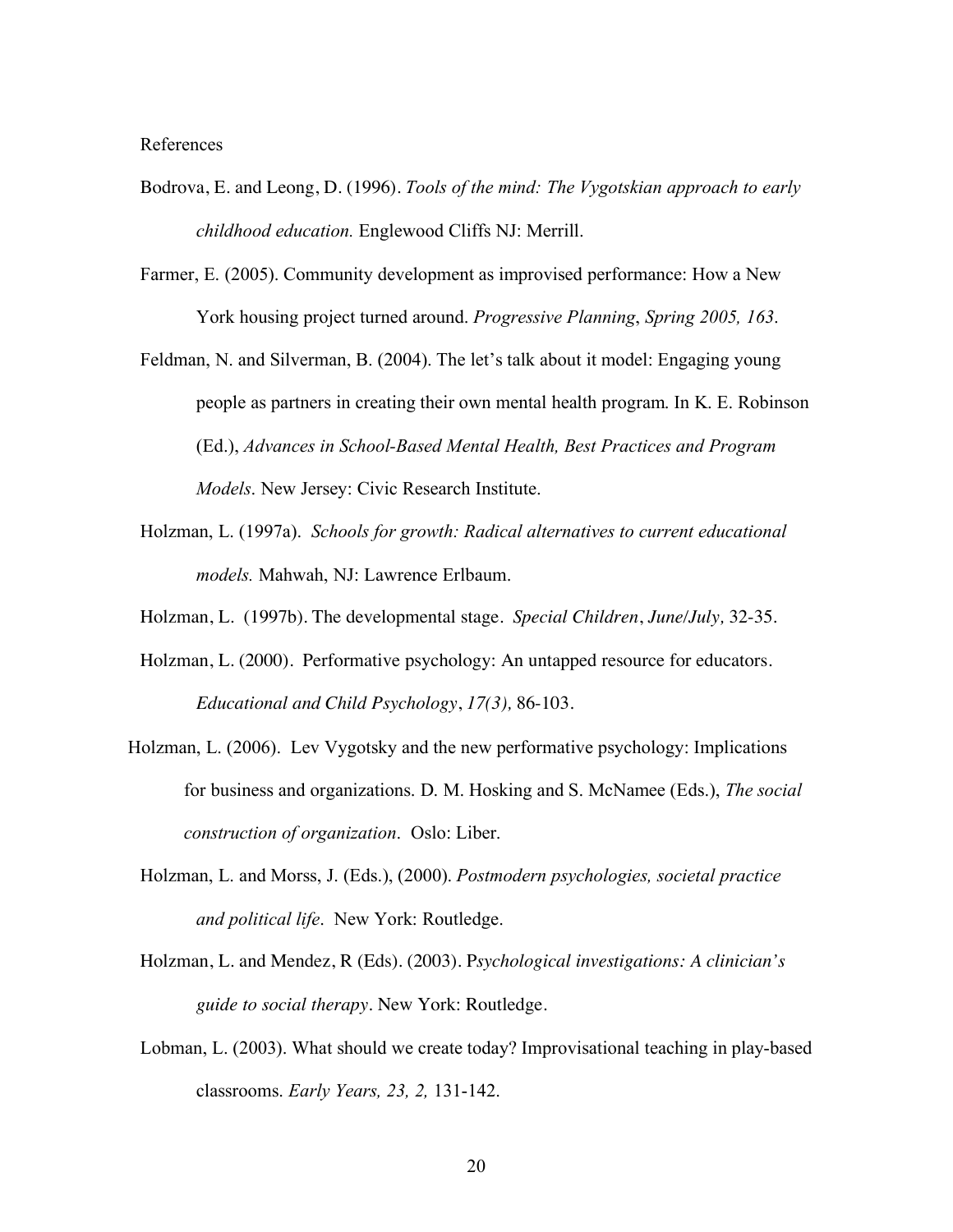- Lobman, C. (2005). "Yes And": The uses of improvisation for early childhood professional development. *Journal of Early Childhood Teacher Education, 26, 3,*  305- 319.
- Marx, K. and Engels, F. (1974). *The German ideology.* New York: International Publishers.
- Massad, S. (2003). Performance of doctoring: A philosophical and methodological approach to medical conversation. *Advances in Mind-Body Medicine*, *19(1)*, 6-13.
- Newman. F. (1991). Community as a heart in a havenless world. In F. Newman, *The myth of psychology*. [pp. 140-157] New York: Castillo International.
- Newman, F. and Gergen, K.P. (2000). Diagnosis: The human cost of the rage to order. In L. Holzman and J. Morss, J. (Eds.). *Postmodern psychologies, societal practice and political life*. New York: Routledge.
- Newman, F. and Holzman, L. (1993). *Lev Vygotsky: Revolutionary scientist.* London: Routledge.
- Newman, F. and Holzman, L. (1996). *Unscientific psychology: A cultural-performatory approach to understanding human life.* Westport, CT: Praeger.
- Newman, F. and Holzman, L. (1997). *The end of knowing: A new developmental way of learning*. London: Routledge.
- Rogoff, B. ( 1984). *The cultural nature of human development*. Oxford: Oxford University Press.
- Sabo, K. (2007). *Youth participatory evaluation: Strategies for engaging young people.* New York: Wiley.
- Salit, C.R. (2003). The coach as theatre director. *Journal of Excellence, 8.*